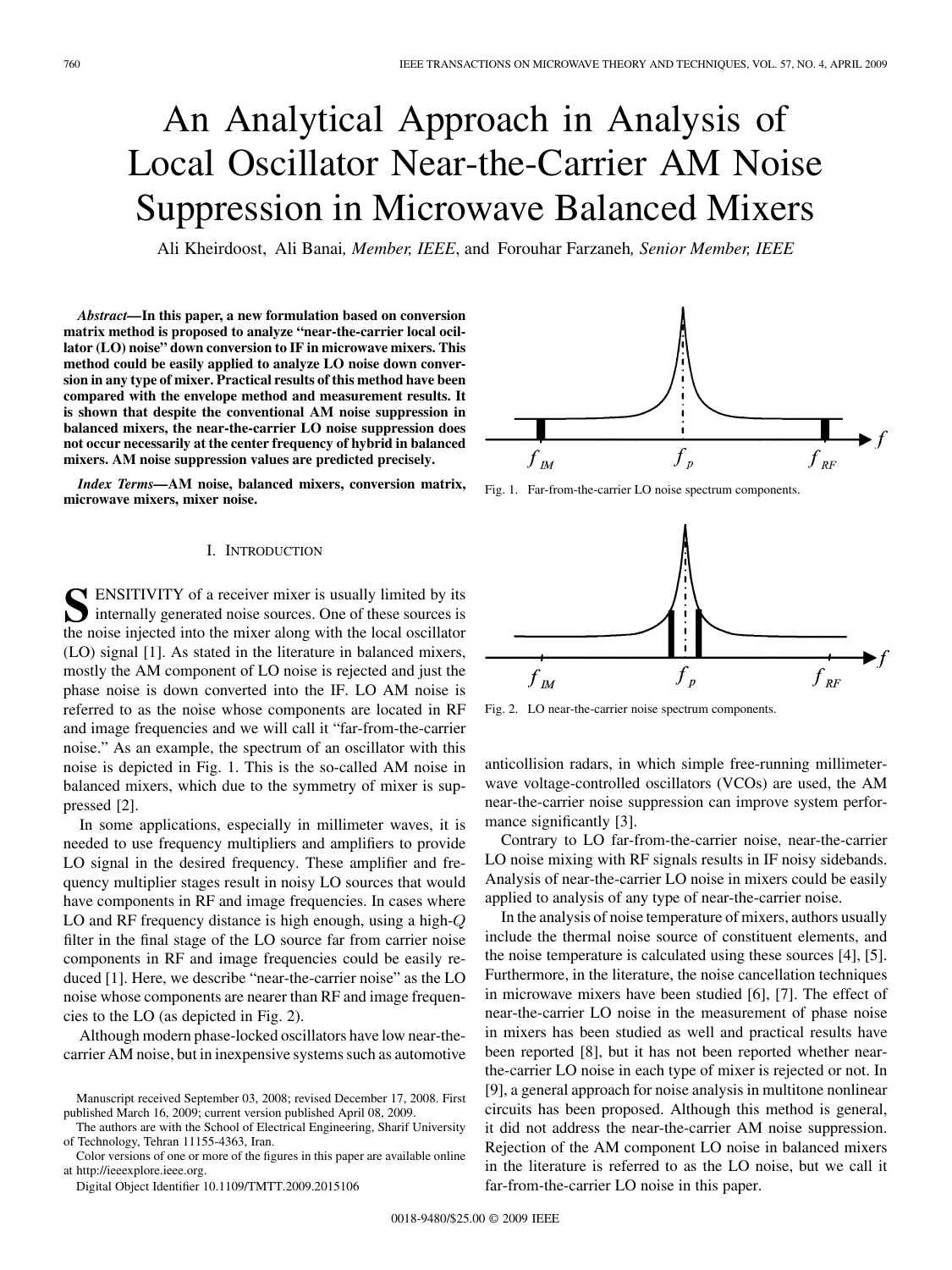

Fig. 3. New formulation's harmonics.

In this paper, the phenomenon of near-the-carrier LO noise rejection or down conversion will be studied. Different methods for analysis [10], [12], [13] and synthesis [11], [14] of nonlinear circuits under different driving conditions have been proposed, but for our application, a novel method based on Taylor expansion of nonlinear elements, similar to conversion matrix method, is proposed. This method can be considered as an extension of the conversion matrix method.

In this paper, we will represent LO near-the-carrier noise in the form of harmonics at frequencies  $f_p + f_{SB}$  and  $f_p - f_{SB}$ , and the process of down conversion of these frequencies to IF will be studied.

## II. THEORY

As stated earlier, LO near-the-carrier noise sidebands will be presented using two deterministic signals, similar to noise analysis using a conversion matrix [15]. In simulation and measurement steps, the LO sidebands are considered as AM or PM excitations, and sidebands at other frequencies are responses of the circuit to those excitations. Corresponding harmonics present in the analysis of near-the-carrier noise in mixers are depicted in Fig. 3.

In analysis of far-from-the-carrier LO noise, the conversion matrix method is a helpful tool because LO noise mixing with the LO carrier results in IF noise that has been targeted to be studied [14], but near-the-carrier LO noise down conversion to IF frequency is the result of the mixing with the RF signal, and thus, the conventional conversion matrix formulation will not help in the analysis of this process. As such, a generalized conversion matrix (GCM) method will be proposed as a novel analytical tool in the analysis of the LO noise down conversion. Similar to the classic conversion matrix method, we will use a double-sided spectrum, but for computations, only upper sidebands of noise will be sufficient to be included in the formulation.

As we know, noise down conversion is the result of the mixing in nonlinear elements of the mixer so we first need to model the nonlinear elements in the presence of these harmonics, and then by modeling linear elements, all the circuits could be easily studied.

## *A. Nonlinear Conductance*

We represent the nonlinear conductance equation in the time domain as

$$
i = f(v). \tag{1}
$$

As we know, the time-domain voltage is the sum of all components depicted in Fig. 3. Thus, we can write

$$
v = v_p + v_n + v_{\text{SB}n} + v_{\text{SB}p}.
$$
 (2)

In which  $v_p$  is the pump or LO signal and its harmonics in the time domain,  $v_n$  is the sum of signals at frequencies  $n\omega_p \pm$  $\omega_0$ ,  $v_{\text{SB}}$  is the sum of harmonics at frequencies  $n\omega_p \pm \omega_0 + \omega_{\text{SB}}$ , and  $v_{\text{SB}p}$  is the sum of harmonics at frequencies  $n\omega_p + \omega_{\text{SB}}$ . Here,  $\omega_p$ ,  $\omega_0$  and  $\omega_{\text{SB}}$  are pump frequency, IF frequency, and sidebands offset from the LO, respectively. The same definition stands for currents at different frequencies.

Thus, we have

$$
i = f(v_p + v_n + v_{\text{SB}n} + v_{\text{SB}p}).\tag{3}
$$

By Taylor expansion of this equation, we will have

$$
i \approx f(v_p) + \frac{\partial f(v)}{\partial v}\Big|_{v=v_p} (v_n + v_{\text{SB}n} + v_{\text{SB}p}) + \frac{1}{2!} \frac{\partial^2 f(v)}{\partial v^2}\Big|_{v=v_p} (v_n + v_{\text{SB}n} + v_{\text{SB}p})^2.
$$
 (4)

The resultant terms and their frequencies are listed in Table I and, thus, the formulation can be arranged more as shown in Table I.

As can be deduced from Table I, for our formulation terms 5–7, 9, and 10 generate harmonics that are small enough and can be neglected in the analysis. The remaining terms should be included in the formulation.

Thus, by arranging (4) and focusing on sideband terms, we would have

$$
i_{\text{SB}n} + i_{\text{SB}p} = \frac{\partial f(v)}{\partial v}\Big|_{v=v_p} (v_{\text{SB}n} + v_{\text{SB}p}) + \frac{\partial^2 f(v)}{\partial v^2}\Big|_{v=v_p} v_n (v_{\text{SB}p} + v_{\text{SB}n}) = \left(\frac{\partial f(v)}{\partial v}\Big|_{v=v_p} + y_n\right) (v_{\text{SB}n} + v_{\text{SB}p})
$$
\n(5)

in which  $y_n$  is defined as

$$
y_n = \frac{\partial^2 f(v)}{\partial v^2}\bigg|_{v=v_p} v_n.
$$
 (6)

 $y_n$  includes harmonics in frequencies  $n\omega_p \pm \omega_0$  and can be calculated using a simple conversion matrix analysis.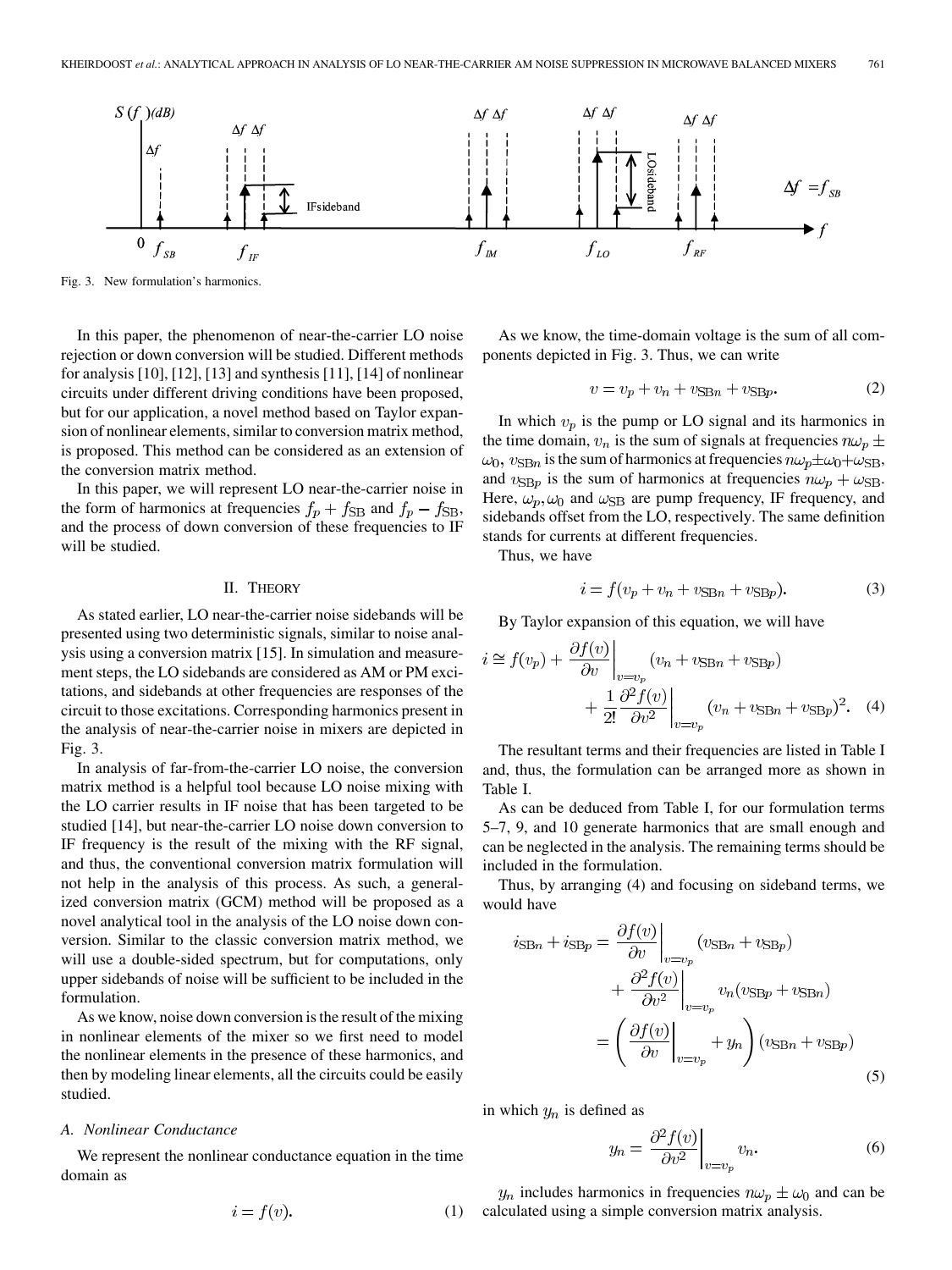| No.            | <b>Expansion Term</b>                                                                                                                    | Frequency                                                               |
|----------------|------------------------------------------------------------------------------------------------------------------------------------------|-------------------------------------------------------------------------|
| 1              | $f(\nu_p)$                                                                                                                               | $n\omega_p$                                                             |
| $\overline{2}$ | $\frac{\partial f(v)}{\partial v}\Big _{v \Rightarrow_p}$<br>$v_n$                                                                       | $n\omega_{p} \pm \omega_{0}$                                            |
| 3              | $\frac{\partial f(v)}{\partial v}\Bigg _{v=v_p}$<br>$v_{\mathit{SBp}}$                                                                   | $n\omega_{p}+\omega_{\scriptscriptstyle SB}$                            |
| 4              | $\left.\frac{\partial f\left(\boldsymbol{v}\,\right)}{\partial\boldsymbol{v}}\right _{\boldsymbol{v}=\boldsymbol{v}_{p}}$<br>$ v_{SBn} $ | $n\omega_p \pm \omega_0 + \omega_{\scriptscriptstyle SB}$               |
| 5              | $\frac{1}{2} \left[ \frac{\partial^2 f(\mathbf{v})}{\partial \mathbf{v}^2} \right]$<br>$v_n^2$                                           | n $\omega_p \pm 2\omega_0$                                              |
| 6              | $\frac{1}{2} \left( \frac{\partial^2 f(\mathbf{v})}{\partial \mathbf{v}^2} \right)_{\mathbf{v} = \mathbf{v}_p}$<br>$v_{SBP}^2$           | $n\omega_p + 2\omega_{SB}$                                              |
| 7              | $\frac{1}{2} \left  \frac{\partial^2 f(\psi)}{\partial v^2} \right $<br>$v_{SBn}^2$                                                      | $n\omega_p \pm 2\omega_0 + 2\omega_{SB}$                                |
| 8              | $\frac{\partial^2 f(\mathbf{v})}{\partial \mathbf{v}^2}$<br>$v_n v_{SBp}$                                                                | $n\omega_p \pm \omega_0 + \omega_{SB}$                                  |
| 9              | $\frac{\partial^2 f(\mathbf{v})}{\partial \mathbf{v}^2}$<br>$v_n v_{SBn}$                                                                | $n\omega_p \pm 2\omega_0 + \omega_{SB}$<br>$/ n \omega_p + \omega_{SB}$ |
| 10             | $\frac{\partial^2 f(\mathbf{v})}{\partial \mathbf{v}^2}$<br>$v_{SBp}v_{SBn}$                                                             | $n\omega_p \pm \omega_0 + 2\omega_{SB}$                                 |

TABLE I TAYLOR EXPANSION HARMONICS

Noting that

$$
\frac{\partial f(v)}{\partial v}\bigg|_{v=v_p} = \sum_{n=-N}^{N} F'_n e^{jn\omega_p t} \tag{7}
$$

and

$$
i_{\text{SB}n1} = \sum_{n=-N}^{N} I_{n,1,1} e^{j(n\omega_p + \omega_0 + \omega_{\text{SB}})t}
$$
(8)

$$
v_{\rm SBn1} = \sum_{n=-N}^{N} V_{n,1,1} e^{j(n\omega_p + \omega_0 + \omega_{\rm SB})t}
$$
(9)

$$
i_{\text{SB}n2} = \sum_{n=-N}^{N} I_{n,-1,1} e^{j(n\omega_p - \omega_0 + \omega_{\text{SB}})t}
$$
 (10)

$$
v_{\rm SBn2} = \sum_{n=-N}^{N} V_{n,-1,1} e^{j(n\omega_p - \omega_0 + \omega_{\rm SB})t}
$$
 (11)

$$
i_{\text{SB}p} = \sum_{n=-N}^{N} I_{n,0,1} e^{j(n\omega_p + \omega_{\text{SB}})t}
$$
 (12)

$$
v_{\rm SBp} = \sum_{n=-N}^{N} V_{n,0,1} e^{j(n\omega_p + \omega_{\rm SB})t}
$$
 (13)

$$
y_n = \sum_{n=-N}^{N} \left[ Y_n e^{j(n\omega_p + \omega_0)t} + Y_n^* e^{-j(n\omega_p + \omega_0)t} \right].
$$
\n(14)

By rearranging (5) at different frequency components, we will achieve the following matrix relations:

$$
I_{\rm SBn1} = \rm FV_{\rm SBn1} + \rm YV_{\rm SBp} \tag{15}
$$

$$
I_{\rm SBn2} = \rm FV_{\rm SBn2} + Y'V_{\rm SBp}
$$
 (16)

$$
I_{\rm SBp} = Y'V_{\rm SBn1} + YV_{\rm SBn2} + FV_{\rm SBp} \qquad (17)
$$

in which  $Y'$  deotes the transpose conjugate of matrix  $Y$  and where other terms are as follows:

$$
\mathbf{F} = \begin{bmatrix}\nF_0' & F_{-1}' & \cdots & F_{-2N+1}' & F_{-2N}' \\
F_1' & F_0' & \cdots & F_{-2N+2}' & F_{-2N+1}' \\
\vdots & \vdots & \ddots & \vdots & \vdots \\
F_{2N-1}' & F_{2N-2}' & \cdots & F_0' & F_{-1}' \\
F_{2N}' & F_{2N-1}' & \cdots & F_1' & F_0' \\
\vdots & \vdots & \ddots & \vdots & \vdots \\
Y_1 & Y_0 & \cdots & Y_{-2N+1} & Y_{-2N} \\
\vdots & \vdots & \ddots & \vdots & \vdots \\
Y_{2N-1} & Y_{2N-2} & \cdots & Y_0 & Y_{-1} \\
Y_{2N-1} & Y_{2N-2} & \cdots & Y_0 & Y_{-1} \\
Y_{2N} & Y_{2N-1} & \cdots & Y_1 & Y_0\n\end{bmatrix}
$$
\n
$$
\mathbf{V}_{\mathbf{S}\mathbf{B}\mathbf{n}} = \begin{bmatrix}\nV_{-N,1,1} \\
\vdots \\
V_{0,1,1} \\
\vdots \\
V_{N,1,1}\n\end{bmatrix}\n\quad\n\mathbf{I}_{\mathbf{S}\mathbf{B}\mathbf{n}} = \begin{bmatrix}\nI_{-N,1,1} \\
I_{0,1,1} \\
I_{0,1,1} \\
\vdots \\
I_{N,1,1}\n\end{bmatrix}
$$
\n
$$
\mathbf{V}_{\mathbf{S}\mathbf{B}\mathbf{n}} = \begin{bmatrix}\nI_{-N,-1,1} \\
I_{-N,-1,1} \\
\vdots \\
I_{0,-1,1}\n\end{bmatrix}
$$
\n
$$
\mathbf{V}_{\mathbf{S}\mathbf{B}\mathbf{n}} = \begin{bmatrix}\nI_{-N,-1,1} \\
I_{-N,-1,1} \\
\vdots \\
I_{0,-1,1}\n\end{bmatrix}
$$
\n
$$
(21)
$$

$$
\mathbf{V}_{\mathbf{S}} = \begin{bmatrix} V_{0,-1,1} \\ \vdots \\ V_{N,-1,1} \end{bmatrix} \quad \mathbf{I}_{\mathbf{S}} = \begin{bmatrix} I_{-N,0,1} \\ \vdots \\ I_{N,-1,1} \end{bmatrix}
$$

$$
\mathbf{V}_{\mathbf{S}} = \begin{bmatrix} V_{-N,0,1} \\ \vdots \\ V_{0,0,1} \\ \vdots \\ V_{N,0,1} \end{bmatrix} \quad \mathbf{I}_{\mathbf{S}} = \begin{bmatrix} I_{-N,0,1} \\ \vdots \\ I_{0,0,1} \\ \vdots \\ I_{N,0,1} \end{bmatrix} . \tag{22}
$$

(10) we arrive at (23) as follows: Furthermore, by arranging (15)–(17) in a compact matrix form,

$$
\begin{bmatrix} \mathbf{I}_{\text{SBn1}} \\ \mathbf{I}_{\text{SBn2}} \\ \mathbf{I}_{\text{SBp}} \end{bmatrix} = \begin{bmatrix} \mathbf{F} & \mathbf{0} & \mathbf{Y} \\ \mathbf{0} & \mathbf{F} & \mathbf{Y}' \\ \mathbf{Y}' & \mathbf{Y} & \mathbf{F} \end{bmatrix} \begin{bmatrix} \mathbf{V}_{\text{SBn1}} \\ \mathbf{V}_{\text{SBn2}} \\ \mathbf{V}_{\text{SBp}} \end{bmatrix} . \tag{23}
$$

This way, for a nonlinear conductance, an admittance form GCM has been extracted and it could be used in relating noise currents to noise voltages in a nonlinear conductance.

# *B. Nonlinear Capacitance*

Similarly we represent a nonlinear capacitive element in the time domain as

$$
q = Q(v). \tag{24}
$$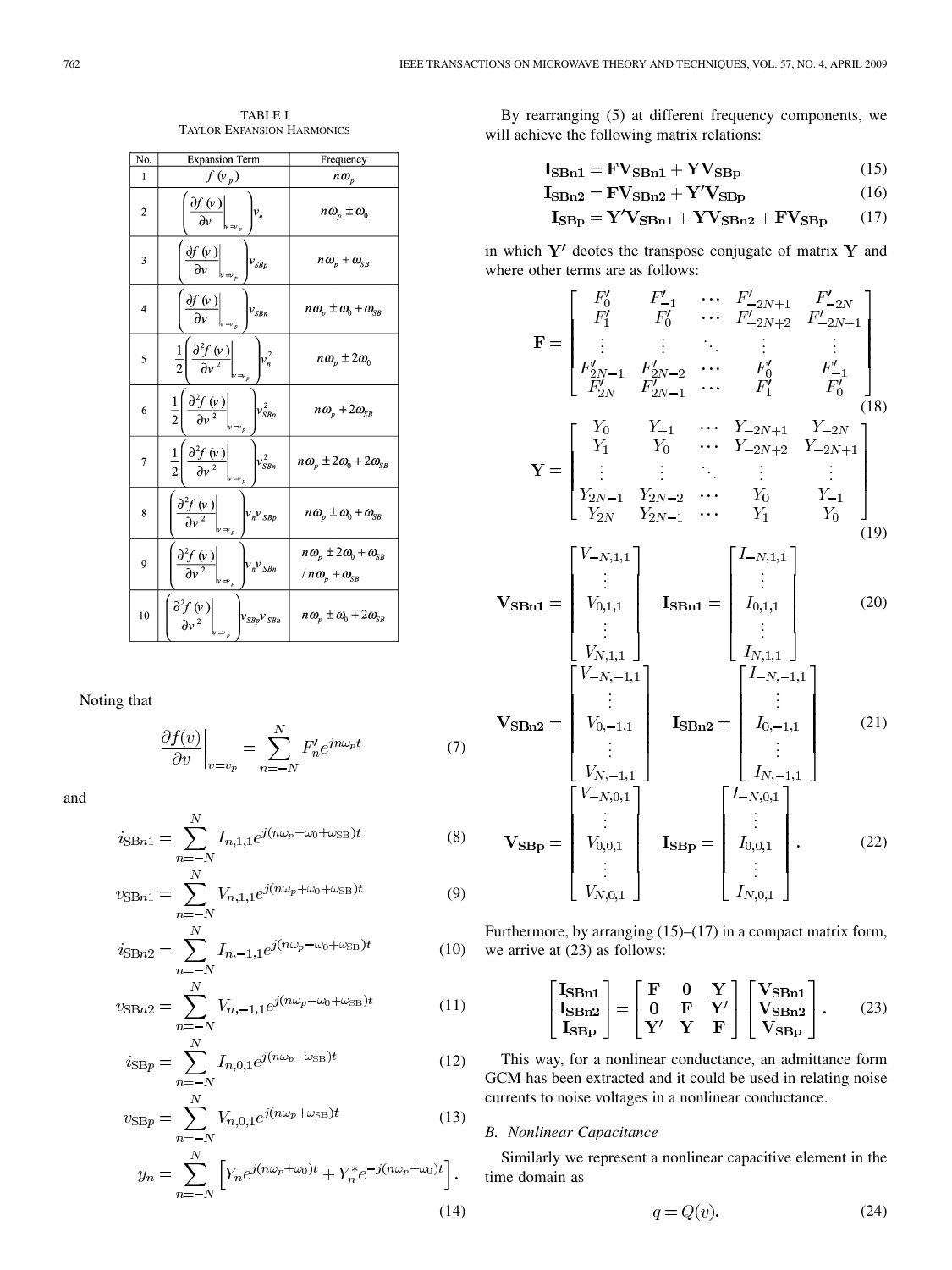According to (2), we would have

$$
i = \frac{d}{dt}Q(v_p + v_n + v_{\text{SB}n} + v_{\text{SB}p}).
$$
 (25)

In a similar fashion, using Taylor expansion and considering the frequencies of interest as in (5), we would have

$$
i = \frac{d}{dt}[Q(v_p)] + \frac{d}{dt} \left[ \frac{\partial Q}{\partial v} \Big|_{v=v_p} v_n \right]
$$

$$
+ \frac{d}{dt} \left[ \frac{\partial Q}{\partial v} \Big|_{v=v_p} (v_{\text{SB}n} + v_{\text{SB}p})
$$

$$
+ \frac{\partial^2 Q}{\partial v^2} \Big|_{v=v_p} v_n (v_{\text{SB}n} + v_{\text{SB}p}) \right].
$$
(26)

Again,  $y_n$  is defined appropriately for a capacitive element as follows:

$$
y_n = \left. \frac{\partial^2 Q}{\partial v^2} \right|_{v = v_p} v_n. \tag{27}
$$

This includes terms at frequencies  $n\omega_p \pm \omega_0$  and can be easily calculated using a simple conversion matrix analysis.

Now noting

$$
\frac{\partial Q(v)}{\partial v_p} = \sum_{n=-N}^{N} Q'_n e^{jn\omega_p t}.
$$
 (28)

Using  $(8)$ – $(13)$  and modifying  $(14)$  using  $(27)$ , we will have again

$$
y_n = \sum_{n=-N}^{N} (Y_n e^{j\omega_n t} + Y_n^* e^{-j\omega_n t}).
$$
 (29)

Furthermore, equating similar frequencies in relation (26), our new extended conversion matrix formulation for nonlinear capacitive element will be

$$
I_{\text{SBn1}} = j\Omega_{\text{SBn1}}QV_{\text{SBn1}} + j\Omega_{\text{SBn1}}YV_{\text{SBp}} \quad (30)
$$

$$
I_{\rm SBn2} = j\Omega_{\rm SBn2}QV_{\rm SBn2} + j\Omega_{\rm SBn2}Y'V_{\rm SBp} \quad (31)
$$

$$
\mathbf{I}_{\mathbf{S}\mathbf{B}\mathbf{p}} = j\mathbf{\Omega}_{\mathbf{S}\mathbf{B}\mathbf{p}} \mathbf{Y}'\mathbf{V}_{\mathbf{S}\mathbf{B}\mathbf{n}\mathbf{1}} + j\mathbf{\Omega}_{\mathbf{S}\mathbf{B}\mathbf{p}} \mathbf{Y}\mathbf{V}_{\mathbf{S}\mathbf{B}\mathbf{n}\mathbf{2}}
$$

$$
+j\Omega_{\rm SBp}\text{QV}_{\rm SBp} \tag{32}
$$

where

$$
\mathbf{Q} = \begin{bmatrix} Q_0' & Q_{-1}' & \cdots & Q_{-2N+1}' & Q_{-2N}' \\ Q_1' & Q_0' & \cdots & Q_{-2N+2}' & Q_{-2N+1}' \\ \vdots & \vdots & \ddots & \vdots & \vdots \\ Q_{2N-1}' & Q_{2N-2}' & \cdots & Q_0' & Q_{-1}' \\ Q_{2N}' & Q_{2N-1}' & \cdots & Q_1' & Q_0' \end{bmatrix}
$$

$$
\mathbf{Y} = \begin{bmatrix} Y_0 & Y_{-1} & \cdots & Y_{-2N+1} & Y_{-2N} \\ Y_1 & Y_0 & \cdots & Y_{-2N+2} & Y_{-2N+1} \\ \vdots & \vdots & \ddots & \vdots & \vdots \\ Y_{2N-1} & Y_{2N-2} & \cdots & Y_0 & Y_{-1} \\ Y_{2N} & Y_{2N-1} & \cdots & Y_1 & Y_0 \end{bmatrix}
$$
(34)

and matrices  $\Omega_{\rm SBn1}, \Omega_{\rm SBn2}$  and  $\Omega_{\rm SBp}$  are diagonal matrices similar to matrix  $\Omega$  in the conversion matrix approach defined as

$$
\mathbf{\Omega}_{\mathbf{S}\mathbf{B}\mathbf{n}\mathbf{1}} = \begin{bmatrix}\n-N\omega_p + \omega_0 + \omega_{\mathbf{S}\mathbf{B}} & \cdots & 0 \\
\vdots & \ddots & \vdots \\
0 & \cdots & N\omega_p + \omega_0 + \omega_{\mathbf{S}\mathbf{B}} \\
\vdots & \ddots & \vdots \\
0 & \cdots & N\omega_p - \omega_0 + \omega_{\mathbf{S}\mathbf{B}}\n\end{bmatrix}
$$
\n
$$
\mathbf{\Omega}_{\mathbf{S}\mathbf{B}\mathbf{n}\mathbf{2}} = \begin{bmatrix}\n-N\omega_p - \omega_0 + \omega_{\mathbf{S}\mathbf{B}} & \cdots & 0 \\
\vdots & \ddots & \vdots \\
0 & \cdots & N\omega_p - \omega_0 + \omega_{\mathbf{S}\mathbf{B}}\n\end{bmatrix}
$$
\n
$$
\mathbf{\Omega}_{\mathbf{S}\mathbf{B}\mathbf{p}} = \begin{bmatrix}\n-N\omega_p + \omega_{\mathbf{S}\mathbf{B}} & \cdots & 0 \\
\vdots & \ddots & \vdots \\
0 & \cdots & N\omega_p + \omega_{\mathbf{S}\mathbf{B}}\n\end{bmatrix}.
$$
\n(37)

Finally, by arranging (30)–(32) in a compact matrix form, (38) will be extracted as follows:

$$
\begin{bmatrix}\nI_{\text{SBn1}} \\
I_{\text{SBn2}} \\
I_{\text{SBP}}\n\end{bmatrix} = j \begin{pmatrix}\n\begin{bmatrix}\n\Omega_{\text{SBn1}} & 0 & 0 \\
0 & \Omega_{\text{SBn2}} & 0 \\
0 & 0 & \Omega_{\text{SBp}} \\
\times \begin{bmatrix}\nQ & 0 & Y \\
0 & Q & Y' \\
Y' & Y & Q\n\end{bmatrix}\n\begin{bmatrix}\nV_{\text{SBn1}} \\
V_{\text{SBn2}} \\
V_{\text{SBp}}\n\end{bmatrix}\n\end{pmatrix}.
$$
\n(38)

As such, for a nonlinear capacitance, GCM admittance has been extracted.

# *C. Linear Elements*

In general, for a linear element, GCM admittance will be as follows:

$$
\begin{bmatrix}I_{\text{SBn1}}\\I_{\text{SBn2}}\\I_{\text{SBp}}\end{bmatrix}=\begin{bmatrix}Y_{\text{SBn1}}&0&0\\0&Y_{\text{SBn2}}&0\\0&0&Y_{\text{SBp}}\end{bmatrix}\begin{bmatrix}V_{\text{SBn1}}\\V_{\text{SBn2}}\\V_{\text{SBp}}\end{bmatrix}_{(39)}
$$

in which  $Y_{\rm SBn1}, Y_{\rm SBn2}$  and  $Y_{\rm SBp}$  are diagonal matrices whose main diagonal elements are admittances at corresponding frequencies [these frequencies are the same as those of elements of matrices (35)–(37)]. By combining the linear circuit and the nonlinear elements using these relations, the circuit analysis of a mixer could be easily performed and near-the-carrier noise down conversion could be studied. We have implemented this method for sideband noise calculations in a number of examples, two of which are presented here.

## III. MIXER DESIGN, SIMULATION, AND MEASUREMENT

Two balanced mixers using a rat-race and a branch-line coupler at center frequency of 2 GHz have been designed and built. A diode matching network in arms of couplers for the best conversion performance of the mixer has been added. LO power of these mixers is set at 9 dBm and RF power is  $-10$  dBm at a frequency of 10 MHz above LO frequency.

All simulations have been performed using Agilent's ADS software, as well as our GCM method implemented using MATLAB. Also in our simulations, noisy sidebands are considered in frequencies 10 kHz above and below LO. These mixers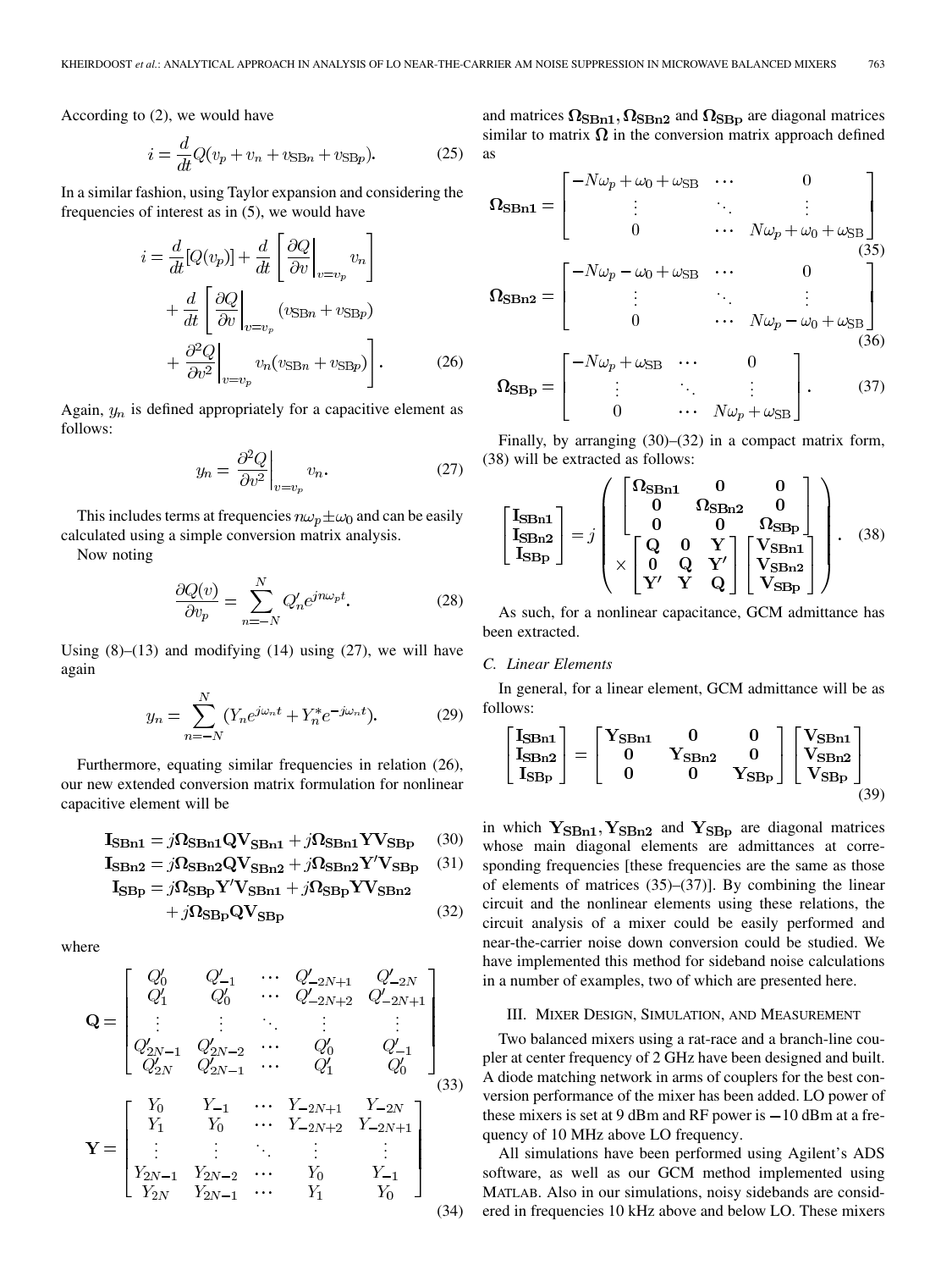

Fig. 4. Fabricated balanced mixers at the center frequency of 2 GHz.



Fig. 5. Measurement setup used.

have been fabricated using Aglient's HSMS-8102 diodes, which are in a SOT-23 package, and because of this, the arms of couplers have been bended so that this package diode could be easily soldered on the printed circuit board (PCB) (Fig. 4). A single diode mixer using this diode has been also simulated by both programs. Measurement setup used in measurement of these mixers is depicted in Fig. 5. In this setup, the LO signal with desired AM or PM sidebands has been generated using an HP 83752A synthesizer at a LO power of 9 dBm and the RF signal has been generated using an HP 83711B synthesizer at RF power of  $-10$  dBm. The final IF spectrum with sidebands could be investigated by a spectrum analyzer. In simulations and measurements, LO and RF frequency has been swept keeping their difference at 10 MHz. Thus, the IF frequency is always at 10 MHz.

Near-the-carrier AM(PM) noise rejection has been defined as the difference between LO AM(PM) sidebands power relative to LO power and IF sidebands power relative to IF power. According to the notation defined in Fig. 3, near-the-carrier AM(PM) rejection is defined as

$$
AM(PM) rejection (dB) = LO sideband (dBc) - IF sideband (dBc). (40)
$$



Fig. 6. Near-the-carrier AM noise rejection in rat-race balanced mixer versus the LO frequency.



Fig. 7. Far-from-the-carrier AM noise rejection in rat-race balanced mixer.

Calculations of AM and PM rejections are performed separately. As can be inferred from the formulation, IF sidebands are mixing results of the RF signal with LO sidebands and a dc harmonic of  $\left(\frac{\partial^2 f(v)}{\partial v^2}\right)$  in (5) and  $\left(\frac{\partial^2 Q}{\partial v^2}\right)$  in (26) (the eighth term in Table I). Since the IF signal is the mixing result of the RF and LO signal, the presented definition for AM (PM) rejection is independent of the RF power (in the RF power range for which the circuit is linear regarding the RF source). By implementing the derived formulation and using the definitions above for a rat-race-coupler-based mixer, near-the-carrier AM rejection is as depicted in Fig. 6. In this figure, the ADS envelope and GCM method results are compared with the measurement. This figure clearly demonstrates the accuracy of the proposed GCM method.

As can be deduced from Fig. 6, near-the-carrier AM noise rejection at a frequency of about 1.85 GHz reaches its maximum value. Contrary to far-from-the-carrier noise rejection (depicted in Fig. 7), near-the-carrier LO noise rejection reaches its maximum in a frequency other than the rat-race center frequency. For this mixer, a plot of conversion loss versus LO frequency is as depicted in Fig. 8, which shows that the mixer conversion loss in a frequency of 1.85 GHz has approximately the same value as 2 GHz.

Another near-the-carrier AM noise rejection simulation has been performed versus LO power in the LO frequency of 1.85 GHz and the results of this simulation and measurement is depicted in Fig. 9. It is seen that above 9 dBm of LO power, we have the maximum rejection.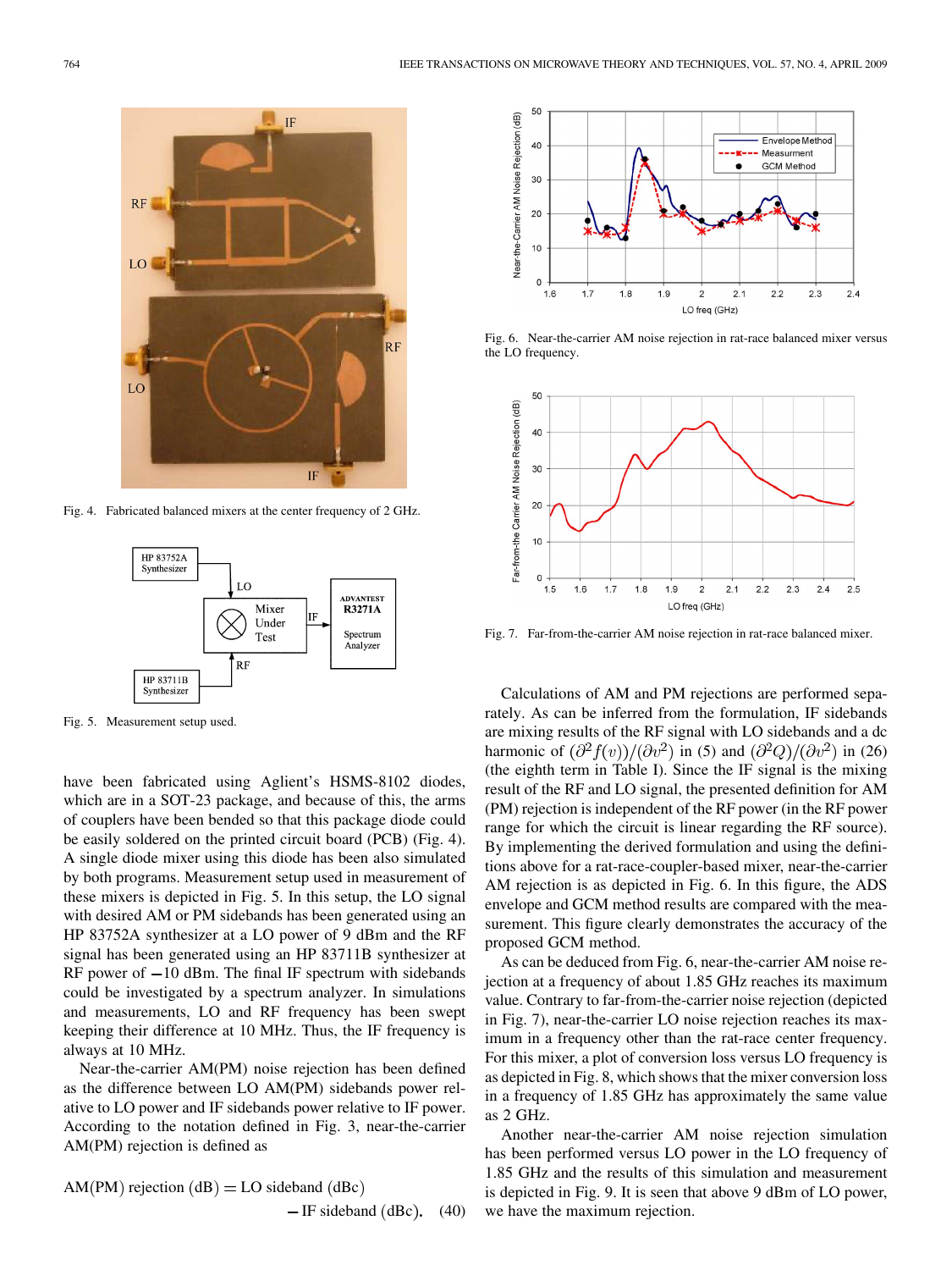

Fig. 8. Conversion loss of rat-race balanced mixer.



Fig. 9. Near-the-carrier AM noise rejection in rat-race balanced mixer versus the LO Power for LO frequency of 1.85 GHz.



Fig. 10. Near-the-carrier AM noise rejection in branch-line coupler mixer as a function of LO frequency.

This near-the-carrier AM noise rejection in balanced mixers is a result of the symmetrical nonlinearity of diodes used in the mixer.

For a balanced mixer using the branch-line coupler, nearthe-carrier AM noise rejection versus LO frequency is depicted in Fig. 10. Similar to previous simulation near-the-carrier AM noise suppression reaches its peak at a frequency other than the coupler center frequency. Thus, for achieving maximum near-the-carrier AM noise rejection in balanced mixers, the LO frequency should not necessarily be the same as the coupler center frequency. For this mixer, near-the-carrier AM noise rejection versus LO power at an LO frequency of 1.75 GHz (the frequency at which near-the-carrier AM rejection reaches its peak value) is plotted in Fig. 11.



Fig. 11. Near-the-carrier AM noise rejection in branch-line coupler mixer versus LO power for LO frequency of 1.75 GHz.

Furthermore, the phase noise down conversion in all these mixers can be studied by choosing appropriate phases of LO sidebands so that these sidebands make a PM components for the LO. Since there is degree-to-degree translation of phase noise from the RF and LO ports to the IF port [1], there will be no PM noise rejection, as defined above. The simulation using GCM also confirm this fact. Indeed, this is another way for confirmation of validity of the developed simulation program.

# IV. CONCLUSION

A GCM method for computation of noise sidebands in the microwave mixers was presented. In this method, by further expansion of the Taylor series of the nonlinear elements characteristics, a matrix formulation for computation of near-the-carrier noise sidebands of a mixer's down-converted signal is obtained. The method precisely predicts the amount of near-the-carrier AM noise suppression, as it has been demonstrated in a number of practical examples. There is an optimum LO level, as well as an optimum LO frequency for which near-the-carrier AM noise rejection is maximum. This fact was demonstrated computationally and practically. Care must be taken in the design of the balanced mixers as the frequency of maximum near-the-carrier AM noise suppression does not coincide with the design frequency (minimum conversion loss) of the mixer. A sharp peak is generally observed for maximum noise suppression so the designers can manage to obtain that peak of rejection with the help of diode tuning circuits without losing much in the conversion loss.

### **REFERENCES**

- [1] S. A. Mass*, Microwave Mixers*, 2nd ed. Norwood, MA: Artech House, 1986.
- [2] R. E. Collin*, Foundation for Microwave Engineering*, 2nd ed. New York: McGraw-Hill, 1992.
- [3] K. W. Chang, H. Wang, G. Shreve, J. G. Harrison, M. Core, A. Paxton, M. Yu, C. H. Chan, and G. S. Dow, "Forward-looking automotive radar using the W-band single-chip transceiver," *IEEE Trans. Microw. Theory Tech.*, vol. 43, no. 7, pp. 1659–1668, Jul. 1995.
- [4] D. N. Held and A. R. Kerr, "Conversion loss and noise of microwave and millimeter-wave mixers—Part 1—Theory," *IEEE Trans. Microw. Theory Tech.*, vol. MTT-26, no. 2, pp. 49–55, Feb. 1978.
- [5] D. N. Held and A. R. Kerr, "Conversion loss and noise of microwave and millimeter-wave mixers—Part 2—Experiment," *IEEE Trans. Microw. Theory Tech.*, vol. MTT-26, no. 2, pp. 55–61, Feb. 1978.
- [6] H. Darabi, "A noise cancellation technique in active RF-CMOS mixers," *IEEE J. Solid-State Circuits*, vol. 4, no. 12, pp. 2628–2632, Dec. 2005.